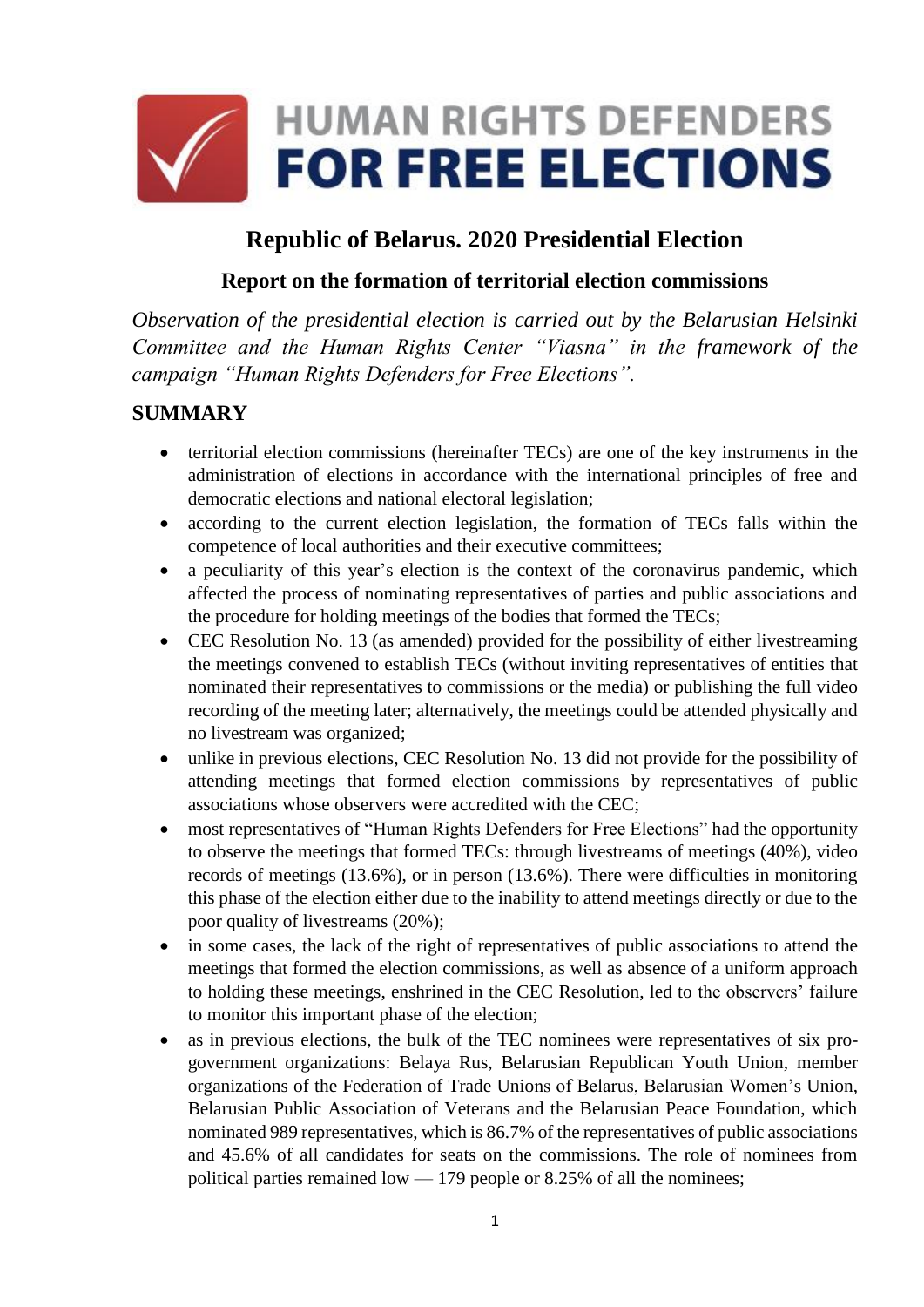- $\bullet$  the majority of TEC members are representatives of public associations  $-1.095$  people, or 55%. 97.7% of the six pro-government NGOs nominated by these entities were included in the TECs;
- of the 25 candidates from opposition parties, only two representatives became TEC members — activists of the BPF Party and the BSDP Hramada, which is 8% of the nominees. At the same time, 97.4% of the total number of nominated members of progovernment political parties were included in TECs. Compared to the previous presidential election, the number of representatives of opposition parties in TECs has decreased by 15 times, and the "success rate" has halved. This testifies to the persistence of discriminatory approaches in the formation of election commissions.

#### **LEGAL FRAMEWORK**

The formation of territorial election commissions for the conduct of presidential elections (hereinafter TECs) takes place in accordance with the rules established by the Electoral Code. Certain issues of TEC formation are regulated by the Central Election Commission's Resolution No. 13 of May 8, 2020 "On clarification of application of provisions of the Electoral Code of the Republic of Belarus on the procedure for establishing election commissions in the presidential election of 2020".

In accordance with Art. 27 of the Electoral Code, the preparation and conduct of presidential elections are provided by territorial commissions: regional, Minsk city, district, city (in cities with regional subordination, except for cities with district division), district in cities, and precinct commissions.

Election commissions formed for presidential elections consist of representatives of political parties, other public associations, labor collectives, as well as representatives of citizens nominated to the commissions by collecting signatures.

As a rule, at least one third of the commission members should be representatives of political parties and other public associations. Civil servants may not occupy more than one-third of the commission seats. These provisions are not used in the formation of precinct commissions outside the Republic of Belarus. The commission may not include judges, prosecutors, heads of local executive and administrative bodies.

The following have the right to nominate their representatives to election commissions (one representative to each commission):

- governing bodies of regional, Minsk city, district, city (in cities with regional subordination), and district (in cities) offices of political parties, other public associations — from among their members to the corresponding regional, Minsk city, district, city (in cities of regional subordination), and district (in cities) territorial commissions;
- meetings of labor collectives or collectives of their structural subdivisions, which are located on the territory of the district, city, district (in cities) and which have at least 10 employees;
- at least 10 voters residing in the relevant territory;
- the procedure for delegating representatives of political parties and other public associations is established by Art. 35 of the Electoral Code.

TECs are formed by the following bodies: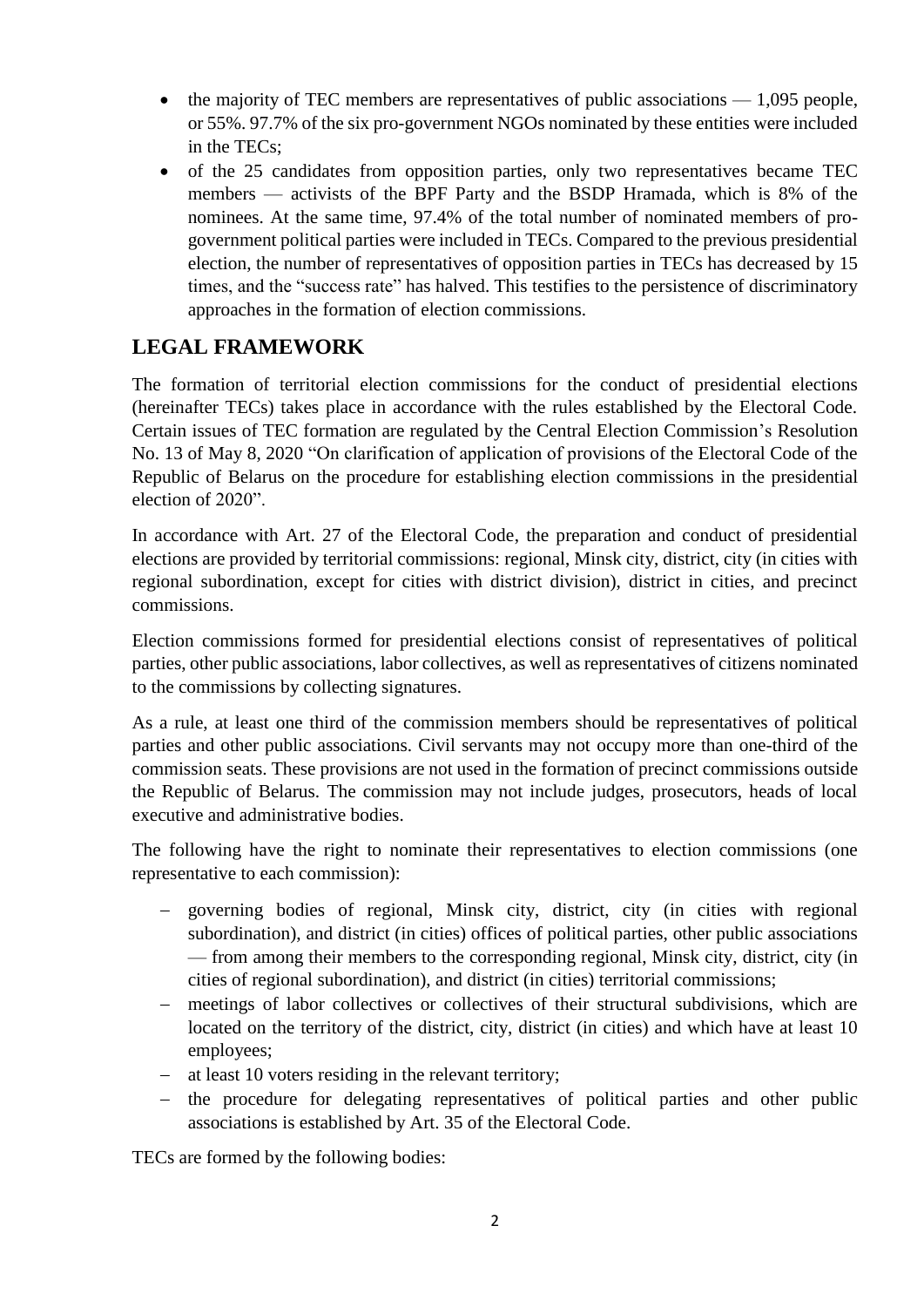- $-$  regional commissions and the Minsk city commission  $-$  by presidiums of regional councils and the Minsk City Council of deputies and regional executive committees and Minsk city executive committee — consisting of 9-13 members;
- district and city commissions by presidiums of district and city councils of deputies and district and city executive committees — consisting of 9-13 members;
- $-$  district commissions in cities  $-$  by presidiums of city councils of deputies and city executive committees — consisting of 9-13 members.

These commissions for the election of the President of the Republic of Belarus shall be formed no later than 80 days before Election Day: in accordance with the Electoral Schedule<sup>1</sup> — no later than May 20, 2020.

According to the Electoral Code, representatives of entities that have nominated their representatives to commissions (political parties, public associations, labor collectives and citizens who have nominated their representatives) have the right to attend meetings of bodies that form commissions. Thus, the issue of the presence of observers at these meetings has not been resolved by the Electoral Code. As a result, in the previous presidential election of 2015, 20% of the observers of "Human Rights Defenders for Free Elections" were not able to attend the meetings that formed territorial commissions. This deficiency was corrected by CEC Resolutions adopted after the 2016 parliamentary elections: it was established that international observers accredited by the CEC have the right to be present at a meeting of the body forming the commission; representatives of political parties, other republican public associations and CEC-accredited observers are also eligible to attend.

In addition, the CEC ruled that it was necessary to discuss the issue of "professional and political qualities" of persons nominated to the commission before approving the formation of the election commission, and if the number of candidates to the election commission exceeds the number of seats, information on each candidate should be announced and a candidate-by-candidate vote should be organized.

The CEC Resolution No. 13 of May 8, 2020 "On clarification of application of provisions of the Electoral Code of the Republic of Belarus on the procedure for establishing election commissions in the presidential election of 2020" changed the previously established procedure: in order to prevent the spread of the COVID-19 virus, the commissions were planned to be formed in the absence of representatives of political parties, other public associations, labor collectives, citizens, the media and other invited persons. The authorities, however, were obliged to provide a livestream of the meetings on the websites of the executive committees or arrange the publication of a full video of the meeting.

Following a complaint by Yury Hubarevich, chairman of the Movement "For Freedom", who drew the CEC's attention to the fact that the ban on the presence of representatives of entities entitled to nominate their representatives to commissions violated Article 34 of the Electoral Code and deprived them of the opportunity to respond to questions from members of the bodies forming the commissions, the Resolution was changed three days before the meetings of the bodies charged with forming the commissions. The updated version of the Resolution allowed the bodies in charge of forming territorial commissions to decide whether to livestream their meetings (or posting a video record) or to hold meetings in the presence of representatives of political parties, other public associations, labor collectives, citizens, media and other guests. This decision did not contain any

**<sup>.</sup>** <sup>1</sup> <http://www.rec.gov.by/sites/default/files/pdf/2020/post12.pdf>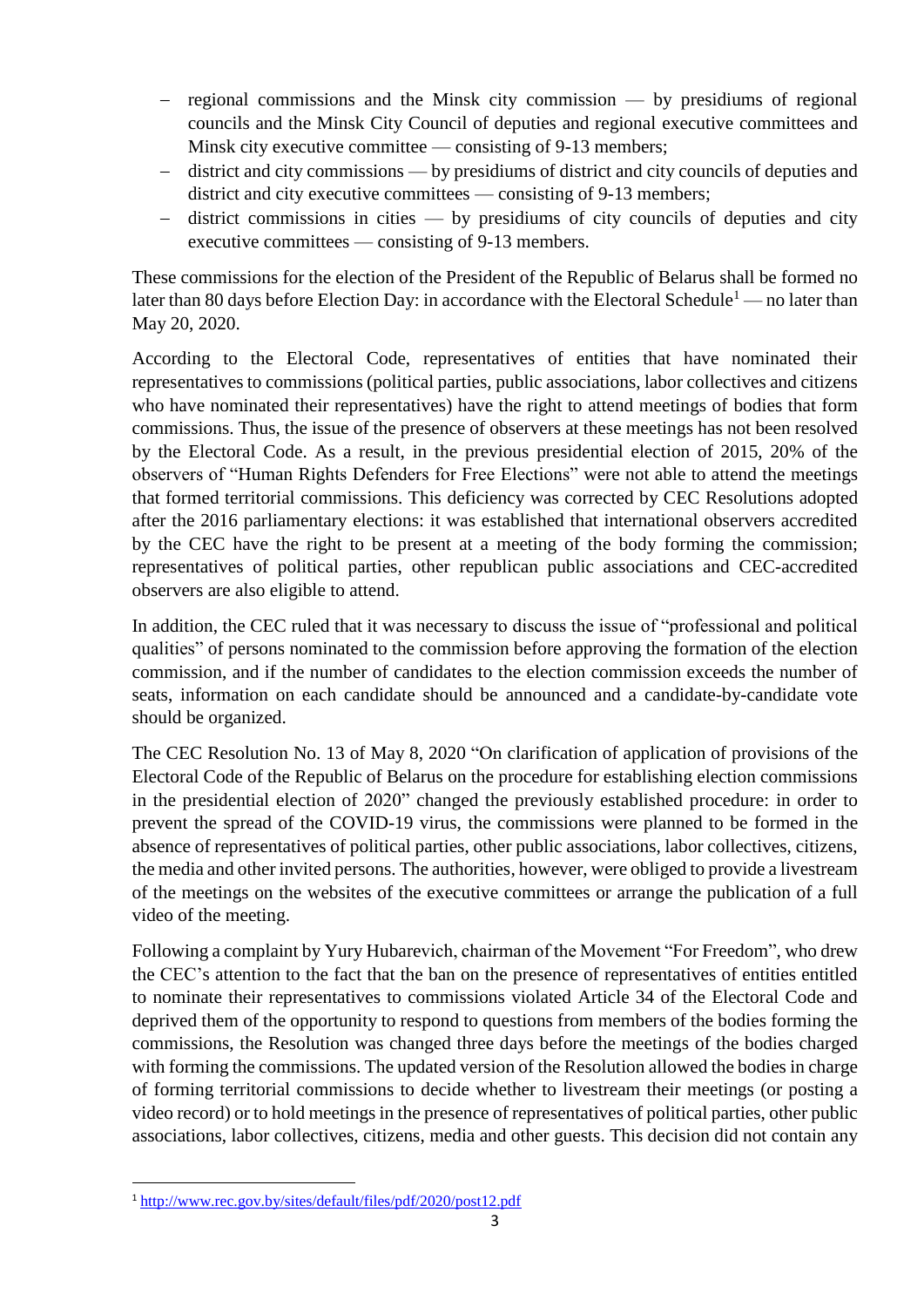specific rules on the admission to the meetings of NGO representatives who delegated their observers to the CEC. Thus, the CEC did not avoid interfering in the content of the Electoral Code, but reduced the positive effect of introducing new practices that could increase the openness and transparency of elections.

According to the Electoral Code, the decision on the establishment of a commission should be published in the press within seven days of its adoption. In accordance with the CEC Resolution No. 16 of May 8, 2020 "On informing the public by election commissions and local executive and administrative bodies on the preparation for and conduct of the presidential election in 2020", the information should be published in local newspapers (founded by regional, Minsk city, district, and city executive committees), and posted on the official websites of these executive committees and of district administrations in cities in a thematic section "2020 Election".

The decision of the body that formed the commission may be appealed within three days from the moment of its adoption to the regional, Minsk city, district, and city court, respectively, by the entities that nominated their representatives to the commission. The court shall consider the appeal within three days; its decision is final.

## **PROCEDURE OF NOMINATION TO ELECTION COMMISSIONS**

According to the Electoral Schedule, the nomination of representatives to TECs was to be completed no later than May 17. Nomination of representatives to TECs was carried out in due time. The CEC Resolution No. 16 of May 8 obliged local authorities to publish information on the time and place of receipt of nomination documents on the day after the CEC approved the Electoral Schedule (in accordance with Annex 2 to the Resolution — on the day of the opening of the section "2020 Election", no later than three days after the official publication of the resolution of the House of Representative of the National Assembly on the announcement of the president election) — on the websites of executive committees, as well as in the next issue of local newspapers.

According to the CEC<sup>2</sup>, 2,171 people were nominated to 153 territorial commissions.

Of the 15 registered political parties in the country, 8 nominated their members to territorial commissions, including 3 opposition parties: the United Civil Party (3), the BPF Party (6), and the Belarusian Social Democratic Party Hramada (16). Unlike in the previous elections, the Belarusian Left Party "Just World" refused<sup>3</sup> to participate in the election. Members of the Belarusian Party "Greens" also refused to run<sup>4</sup>. The statements by the parties, in particular, noted that holding the election during the COVID-19 pandemic is an "irresponsible decision that endangers people's lives".

Thus, opposition parties nominated 60% fewer representatives than in the previous presidential election.

As before, the process of nominating representatives of opposition parties and other public organizations was complicated by the fact that in accordance with the Electoral Code, the right to nominate their representatives is only enjoyed by the governing bodies of regional, Minsk city, district, city (in cities of regional subordination), and district (in cities) offices of political parties and other public associations. Since 2003, many local offices of political parties have been liquidated due to their registration in residential buildings.

**.** 

<sup>2</sup> <http://rec.gov.by/sites/default/files/pdf/2020/stat1.pdf>

<sup>3</sup> <http://spravmir.org/2020/05/10/statement-elections2020/>

<sup>4</sup> <https://www.facebook.com/belarusiangreens/posts/2595529590712782>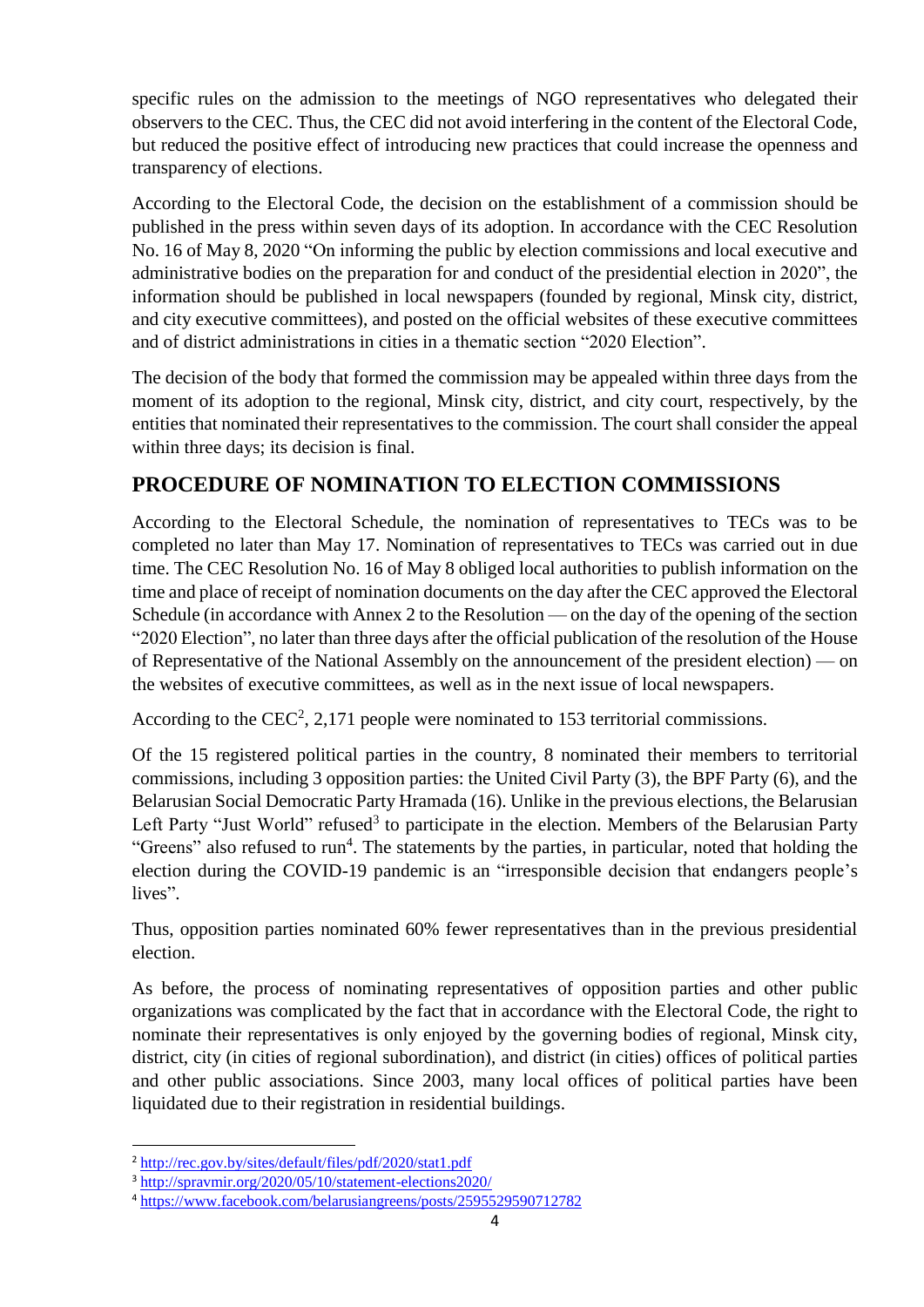A total of 179 representatives were nominated by political parties, which is only 8.25% of the total number of candidates. This situation indicates the low role of parties in the political life of the country: the number of party nominees is a quarter less than in the previous presidential election; in contrast, pro-government parties took an active part in the TEC nomination, despite failing to nominate (except for the LDPB) their presidential candidates.

Compared to the previous presidential election, the number of nominees of labor collectives decreased — from 11.7% to 5%, and citizens — from 39.1% to 34.8%.



The majority (52%) of TEC candidates were nominated by public associations and trade unions. The number of representatives of public associations nominated to the commission has increased by 13% compared to the previous presidential election, but this does not indicate an increase in public influence on the election process: the core of nominees were representatives of six progovernment organizations: Belaya Rus, Belarusian Republican Youth Union, member organizations of the Federation of Trade Unions of Belarus, Belarusian Women's Union, Belarusian Public Association of Veterans, and the Belarusian Peace Foundation, which nominated 989 representatives, or 86.7% of the total number of representatives of public associations and 45.6% of all applicants.

### **MEETINGS OF BODIES THAT FORMED THE COMMISSIONS. OBSERVATION CONDITIONS**

Joint meetings of the presidiums of regional, Minsk city, district, city (cities of regional subordination) and district (in cities) councils of deputies and the corresponding executive committees were held in accordance with the Electoral Schedule, no later than May 20.

According to the CEC Resolution No. 13, meetings could be held either online with a livestream of the meeting or with the subsequent publication of a video record of the meeting, or, as before, in the presence of invited representatives of the entities who nominated their representatives to the commissions, without a livestream or a video record.

41% of the campaign observers noted that the meetings were livestreamed, while 15.9% were not livestreamed, but followed by a full online video; 29.5% said that, like before, the entities that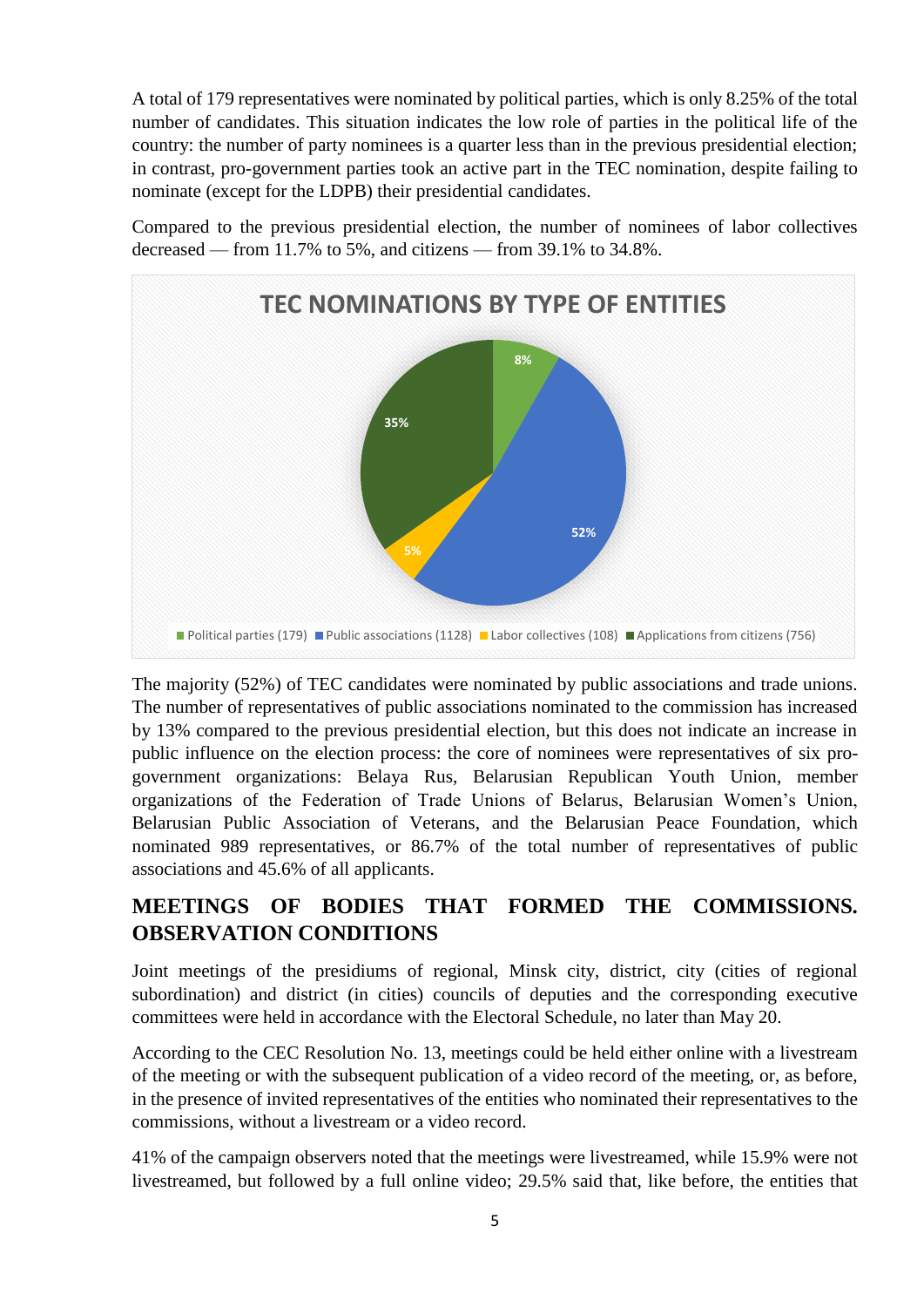nominated their representatives to the commissions were invited to the meetings, while the meetings were not livestreamed and no video of the meeting was posted.

The CEC Resolution No. 13 did not specify the possibility of the presence of representatives of other public associations and the procedure for sending them to the meetings, which were held offline, rather than online.

It should be noted that during the previous elections, including the 2019 parliamentary elections, CEC resolutions provided for the right of representatives of public associations whose observers were accredited by the CEC to attend the meetings that formed election commissions. To do this, the observers had to apply to the bodies that formed the commissions through an official request signed by the association's head.

In some cases, the lack of the right of representatives of public associations to attend the meetings that formed the election commissions, as well as absence of a uniform approach to holding these meetings, enshrined in the CEC Resolution, led to the observers' failure to monitor this important phase of the election.

In particular, in reply to a request by the campaign's long-term observer Leanid Svetsik about the possibility to attend the meeting of the executive committee that formed local TECs, the Viciebsk regional executive committee said hat in accordance with Art. 34 of the Electoral Code, representatives of political parties, other public associations, labor collectives, and citizens who nominated their representatives to the commissions had the right to be present at the meeting, while Svetsik did not belong to these entities. The observer received a similar answer from chairman of the Viciebsk city executive committee Zarankin.

In some cases, the campaign's observers did not have enough time to prepare delegation letters after many executive committees changed the previously announced mode of the meetings from online to offline just one day before the meetings.

However, in most cases, the campaign's observers were able to attend the meetings following an invitation.

40% of the observers monitored the meetings via livestreams, of which 20% noted their poor quality. 13.6% of the observers attended the meetings in person, and 13.6% observed them by watching videos of the meetings.

According to Aleh Matskevich, an observer of "Human Rights Defenders for Free Elections", the livestream of the meeting of the Barysaŭ district council and the district executive committee started in due time, but was only available for viewing for 10 minutes and 50 seconds. Afterwards, the livestream froze and was interrupted. No record of the meeting was published, either. The formation of TECs was, therefore, non-transparent and secret.

Often, when watching the livestreams and videos of the meetings, the observers found it difficult to identify everyone present: participants were not introduced, the camera did not cover everyone present, and so on. This made it difficult for observers to assess the quorum at the meeting and to see the voting process and its results.

A joint meeting of the presidium of the Maladziečna council of deputies and the district executive committee was livestreamed on May 19. According to Aliaksandr Kaputski, an observer of the campaign, the livestream of the meeting started on time, but the sound was a few seconds ahead of the picture, the camera covered the whole room, but only from one angle. Some of those present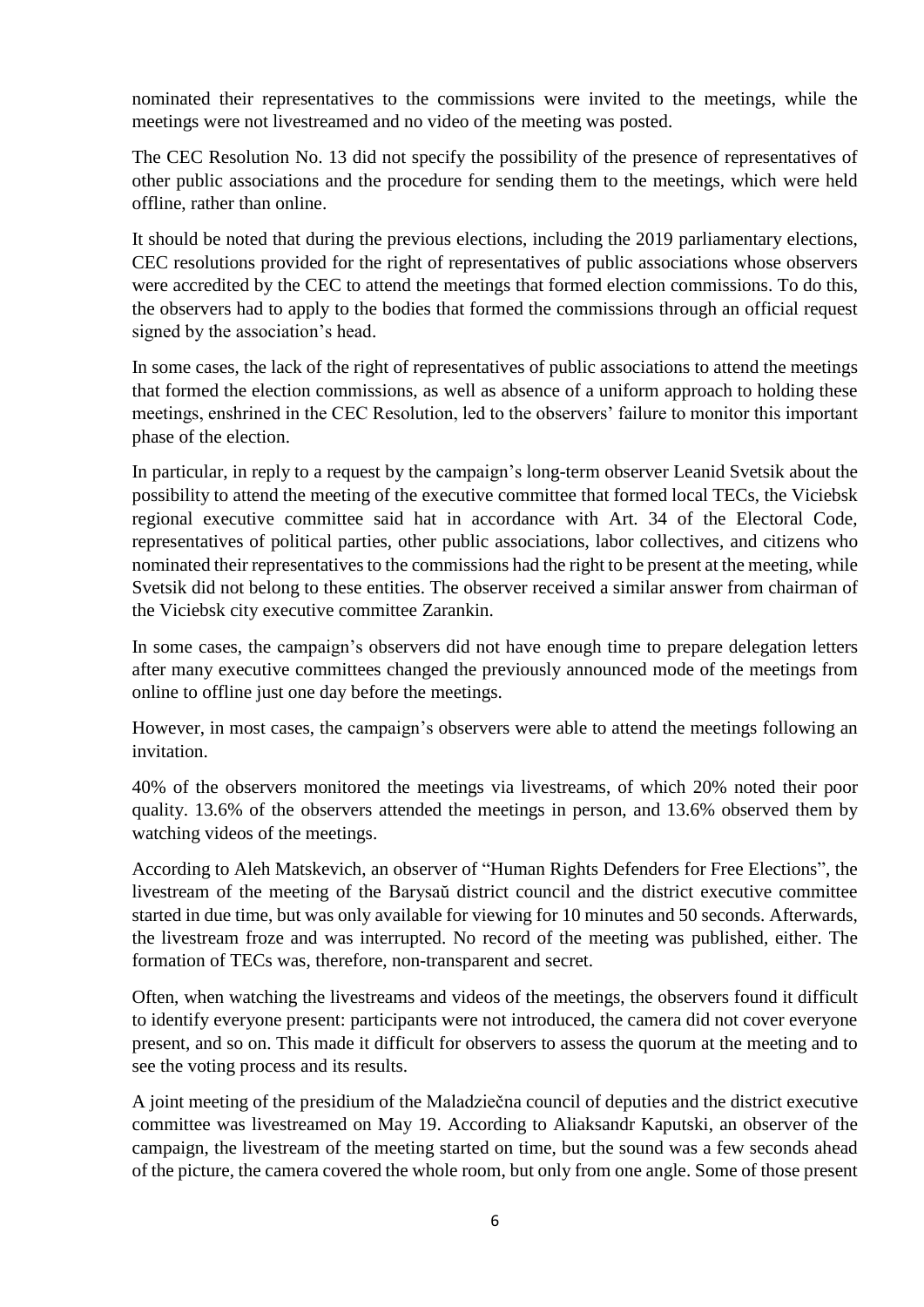could not be seen and identified, as a result. None of those present, except the speaker, introduced themselves.

According to the campaign's observer Leanid Markhotka, none of the members of the Salihorsk executive committee and the presidium of the district council was introduced during the online meeting, except for A. Audzei, prosecutor of the Salihorsk district, who was present at the meeting.

As in previous elections, observers noted a rather formal approach to the establishment of TECs by the responsible bodies.

54.2% of the campaign's observers noted that during the meetings there were no discussions when deciding on the inclusion of nominees in the commissions, but in most cases (81.3%) proposed persons were introduced and their brief biographies were announced.

## **COMPOSITION OF ESTABLISHED COMMISSIONS**

According to the CEC<sup>5</sup>, 1,989 persons became members of 153 territorial commissions; this means that all the commissions included the maximum possible number of members.

The commissions included 641 representatives of citizens nominated by applications (32.2% of the commissioners) and 101 representatives of labor collectives (5% of the commissioners). It should be reminded that in the 2001 presidential election, more than 43% of TEC members were representatives of citizens nominated by applications, and 30% were representatives of labor collectives.



The TECs included 152 representatives of political parties (7.6% of the total number). Of the 25 candidates from opposition parties, only two representatives became TEC members: activists of the BPF Party and the BSDP Hramada, which is 8% of those nominated. Compared to the previous presidential election, the number of representatives of opposition parties in TECs has decreased 15 times, and the "success rate" has halved. 150 people representing other political parties were included in the commissions (97.4% of those nominated).

Most of the members of the commissions are representatives of public associations  $-1.095$ people, or 55%. Of these, 967 represented the five pro-government NGOs and the pro-government

**<sup>.</sup>** <sup>5</sup> <http://rec.gov.by/sites/default/files/pdf/2020/stat3.pdf>